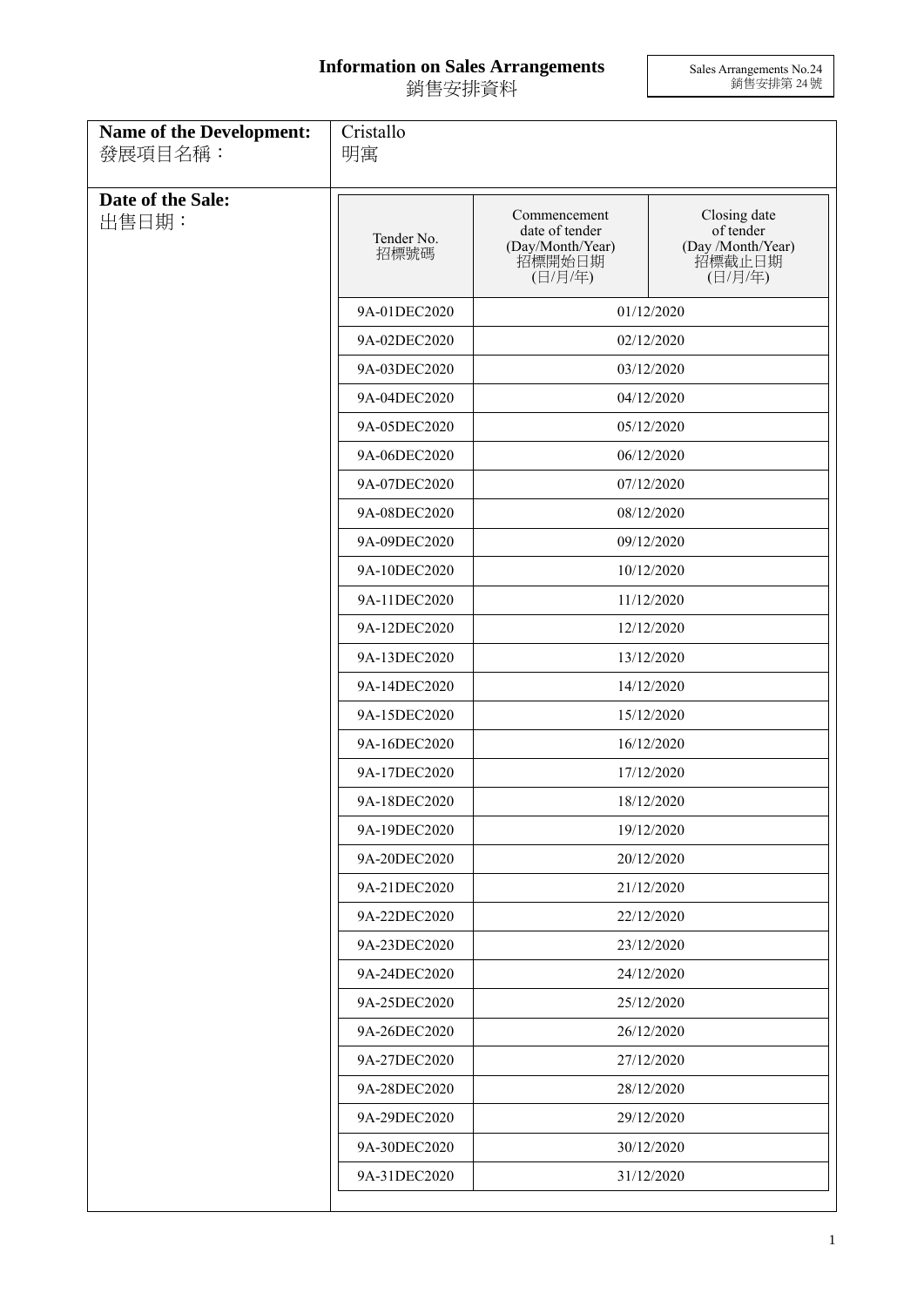| Time of the Sale:<br>出售時間: | Tender No.   | Commencement<br>time of tender                                        | Closing time<br>of tender |
|----------------------------|--------------|-----------------------------------------------------------------------|---------------------------|
|                            | 招標號碼         | 招標開始時間                                                                | 招標截止時間                    |
|                            | 9A-01DEC2020 | 4:00 p.m. 下午4時                                                        | 5:00 p.m. 下午5時            |
|                            | 9A-02DEC2020 | 4:00 p.m. 下午4時                                                        | 5:00 p.m. 下午5時            |
|                            | 9A-03DEC2020 | 4:00 p.m. 下午4時                                                        | 5:00 p.m. 下午5時            |
|                            | 9A-04DEC2020 | 4:00 p.m. 下午4時                                                        | 5:00 p.m. 下午5時            |
|                            | 9A-05DEC2020 | 4:00 p.m. 下午4時                                                        | 5:00 p.m. 下午5時            |
|                            | 9A-06DEC2020 | 4:00 p.m. 下午4時                                                        | 5:00 p.m. 下午5時            |
|                            | 9A-07DEC2020 | 4:00 p.m. 下午4時                                                        | 5:00 p.m. 下午5時            |
|                            | 9A-08DEC2020 | 4:00 p.m. 下午4時                                                        | 5:00 p.m. 下午5時            |
|                            | 9A-09DEC2020 | 4:00 p.m. 下午4時                                                        | 5:00 p.m. 下午5時            |
|                            | 9A-10DEC2020 | 4:00 p.m. 下午4時                                                        | 5:00 p.m. 下午5時            |
|                            | 9A-11DEC2020 | 4:00 p.m. 下午4時                                                        | 5:00 p.m. 下午5時            |
|                            | 9A-12DEC2020 | 4:00 p.m. 下午4時                                                        | 5:00 p.m. 下午5時            |
|                            | 9A-13DEC2020 | 4:00 p.m. 下午4時                                                        | 5:00 p.m. 下午5時            |
|                            | 9A-14DEC2020 | 4:00 p.m. 下午4時                                                        | 5:00 p.m. 下午5時            |
|                            | 9A-15DEC2020 | 4:00 p.m. 下午4時                                                        | 5:00 p.m. 下午5時            |
|                            | 9A-16DEC2020 | 4:00 p.m. 下午4時                                                        | 5:00 p.m. 下午5時            |
|                            | 9A-17DEC2020 | 4:00 p.m. 下午4時                                                        | 5:00 p.m. 下午5時            |
|                            | 9A-18DEC2020 | 4:00 p.m. 下午4時                                                        | 5:00 p.m. 下午5時            |
|                            | 9A-19DEC2020 | 4:00 p.m. 下午4時                                                        | 5:00 p.m. 下午5時            |
|                            | 9A-20DEC2020 | 4:00 p.m. 下午4時                                                        | 5:00 p.m. 下午5時            |
|                            | 9A-21DEC2020 | 4:00 p.m. 下午4時                                                        | 5:00 p.m. 下午5時            |
|                            | 9A-22DEC2020 | 4:00 p.m. 下午4時                                                        | 5:00 p.m. 下午5時            |
|                            | 9A-23DEC2020 | 4:00 p.m. 下午4時                                                        | 5:00 p.m. 下午5時            |
|                            | 9A-24DEC2020 | 4:00 p.m. 下午4時                                                        | 5:00 p.m. 下午5時            |
|                            | 9A-25DEC2020 | 4:00 p.m. 下午4時                                                        | 5:00 p.m. 下午5時            |
|                            | 9A-26DEC2020 | 4:00 p.m. 下午4時                                                        | 5:00 p.m. 下午5時            |
|                            | 9A-27DEC2020 | 4:00 p.m. 下午4時                                                        | 5:00 p.m. 下午5時            |
|                            | 9A-28DEC2020 | 4:00 p.m. 下午4時                                                        | 5:00 p.m. 下午5時            |
|                            | 9A-29DEC2020 | 4:00 p.m. 下午4時                                                        | 5:00 p.m. 下午5時            |
|                            | 9A-30DEC2020 | 4:00 p.m. 下午4時                                                        | 5:00 p.m. 下午5時            |
|                            | 9A-31DEC2020 | 4:00 p.m. 下午4時                                                        | 5:00 p.m. 下午5時            |
|                            |              | (Note : please refer to "Other matters" below)<br>(注意: 請參閱下文 「其他事項 」) |                           |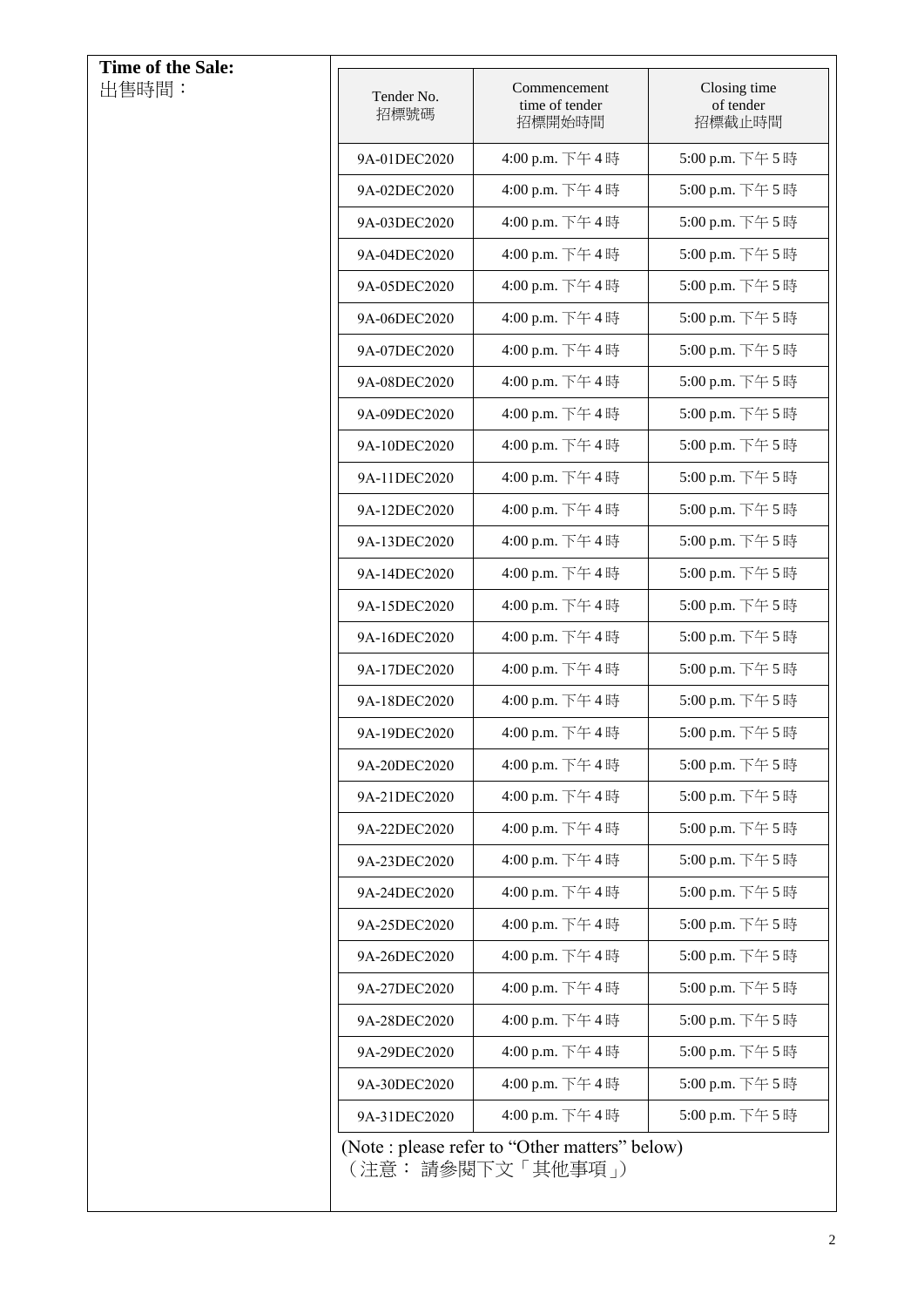| Place where the sale will  |                  | B/F of Railway Plaza, No.39 Chatham Road South, Tsim Sha                                              |                                  |                                                   |
|----------------------------|------------------|-------------------------------------------------------------------------------------------------------|----------------------------------|---------------------------------------------------|
| take place:                |                  | Tsui, Kowloon                                                                                         |                                  |                                                   |
| 出售地點:                      |                  | 九龍尖沙咀漆咸道南39號鐵路大廈地庫                                                                                    |                                  |                                                   |
|                            |                  |                                                                                                       |                                  |                                                   |
|                            |                  |                                                                                                       |                                  |                                                   |
|                            |                  |                                                                                                       |                                  |                                                   |
| <b>Number of specified</b> |                  | $\mathbf{1}$                                                                                          |                                  |                                                   |
| residential properties     |                  |                                                                                                       |                                  |                                                   |
| that will be offered to be |                  |                                                                                                       |                                  |                                                   |
| sold:                      |                  |                                                                                                       |                                  |                                                   |
| 將提供出售的指明住宅物                |                  |                                                                                                       |                                  |                                                   |
| 業的數目                       |                  |                                                                                                       |                                  |                                                   |
|                            |                  |                                                                                                       |                                  |                                                   |
|                            |                  | Description of the residential properties that will be offered to be sold:                            |                                  |                                                   |
|                            | 將提供出售的指明住宅物業的描述: |                                                                                                       |                                  |                                                   |
|                            |                  |                                                                                                       |                                  |                                                   |
| The following flat(s):     |                  |                                                                                                       |                                  |                                                   |
| 以下單位:                      |                  |                                                                                                       |                                  |                                                   |
|                            |                  |                                                                                                       |                                  |                                                   |
| 9&10A                      |                  |                                                                                                       |                                  |                                                   |
|                            |                  |                                                                                                       |                                  |                                                   |
|                            |                  | The method to be used to determine the order of priority in which each of the persons                 |                                  |                                                   |
|                            |                  | interested in purchasing any of the specified residential properties may select the                   |                                  |                                                   |
|                            |                  | residential property that the person wishes to purchase:                                              |                                  |                                                   |
|                            |                  | 將會使用何種方法,決定有意購買該等指明住宅物業的每名人士可揀選其意欲購買的住宅                                                               |                                  |                                                   |
| 物業的優先次序:                   |                  |                                                                                                       |                                  |                                                   |
|                            |                  | Subject to other matters, sale by tender - see details and particulars in the tender notices. Details |                                  |                                                   |
|                            |                  | and particulars in the tender notices under different Tender No. are different.                       |                                  |                                                   |
|                            |                  | 受制於其他事項,以招標方式出售-請參閱指明住宅物業的招標公告的細節和詳情。不同                                                               |                                  |                                                   |
|                            |                  | 招標號碼下招標公告的細節和詳情會有不同。                                                                                  |                                  |                                                   |
|                            |                  |                                                                                                       |                                  |                                                   |
|                            |                  | During the following periods, the tender notices and other relevant tender documents of the           |                                  |                                                   |
|                            |                  | specified residential properties will be made available for collection free of charge at B/F,         |                                  |                                                   |
|                            |                  | Railway Plaza, No.39 Chatham Road South, Tsim Sha Tsui, Kowloon:-                                     |                                  |                                                   |
|                            |                  | 於以下時段,招標公告及其他有關招標文件可於九龍尖沙咀漆咸道南39號鐵路大廈地庫免                                                              |                                  |                                                   |
| 費領取:                       |                  |                                                                                                       |                                  |                                                   |
|                            |                  |                                                                                                       |                                  | Tender notice and other relevant tender documents |
|                            |                  |                                                                                                       |                                  | will be made available for collection during the  |
| Tender No.                 |                  |                                                                                                       | following periods<br>於以下時段,招標公告及 |                                                   |
|                            |                  | Specified residential properties that will be<br>offered to be sold                                   |                                  |                                                   |
| 招標號碼                       |                  | 將提供出售的指明住宅物業的數目                                                                                       |                                  | 其他相關招標文件可供領取                                      |
|                            |                  |                                                                                                       | Date                             | Time                                              |
|                            |                  |                                                                                                       | (Day/Month/Year)                 | 時間                                                |
|                            |                  |                                                                                                       | 日期(日/月/年)                        |                                                   |
|                            |                  | All the specified residential properties set out in                                                   | 01/12/2020                       | 3:00 p.m. to 5:00 p.m.                            |
| 9A-01DEC2020               |                  | the Sales Arrangements<br>所有於銷售安排中列出的指明住宅物業                                                           |                                  | 下午3時至下午5時                                         |
|                            |                  | All the available and remaining                                                                       |                                  |                                                   |
| 9A-02DEC2020               |                  | specified properties                                                                                  | 02/12/2020                       | 3:00 p.m. to 5:00 p.m.                            |
|                            |                  | 所有可供出售及餘下的指明住宅物業                                                                                      |                                  | 下午3時至下午5時                                         |
|                            |                  | All the available and remaining                                                                       |                                  | 3:00 p.m. to 5:00 p.m.                            |
| 9A-03DEC2020               |                  | specified properties                                                                                  | 03/12/2020                       | 下午3時至下午5時                                         |
|                            |                  | 所有可供出售及餘下的指明住宅物業                                                                                      |                                  |                                                   |
| 9A-04DEC2020               |                  | All the available and remaining<br>specified properties                                               | 04/12/2020                       | 3:00 p.m. to 5:00 p.m.                            |
|                            |                  | 所有可供出售及餘下的指明住宅物業                                                                                      |                                  | 下午3時至下午5時                                         |
|                            |                  | All the available and remaining                                                                       |                                  |                                                   |
| 9A-05DEC2020               |                  | specified properties<br>EECHLUBER 44 N three University                                               | 05/12/2020                       | 3:00 p.m. to 5:00 p.m.<br>下午3時至下午5時               |

specified properties 所有可供出售及餘下的指明住宅物業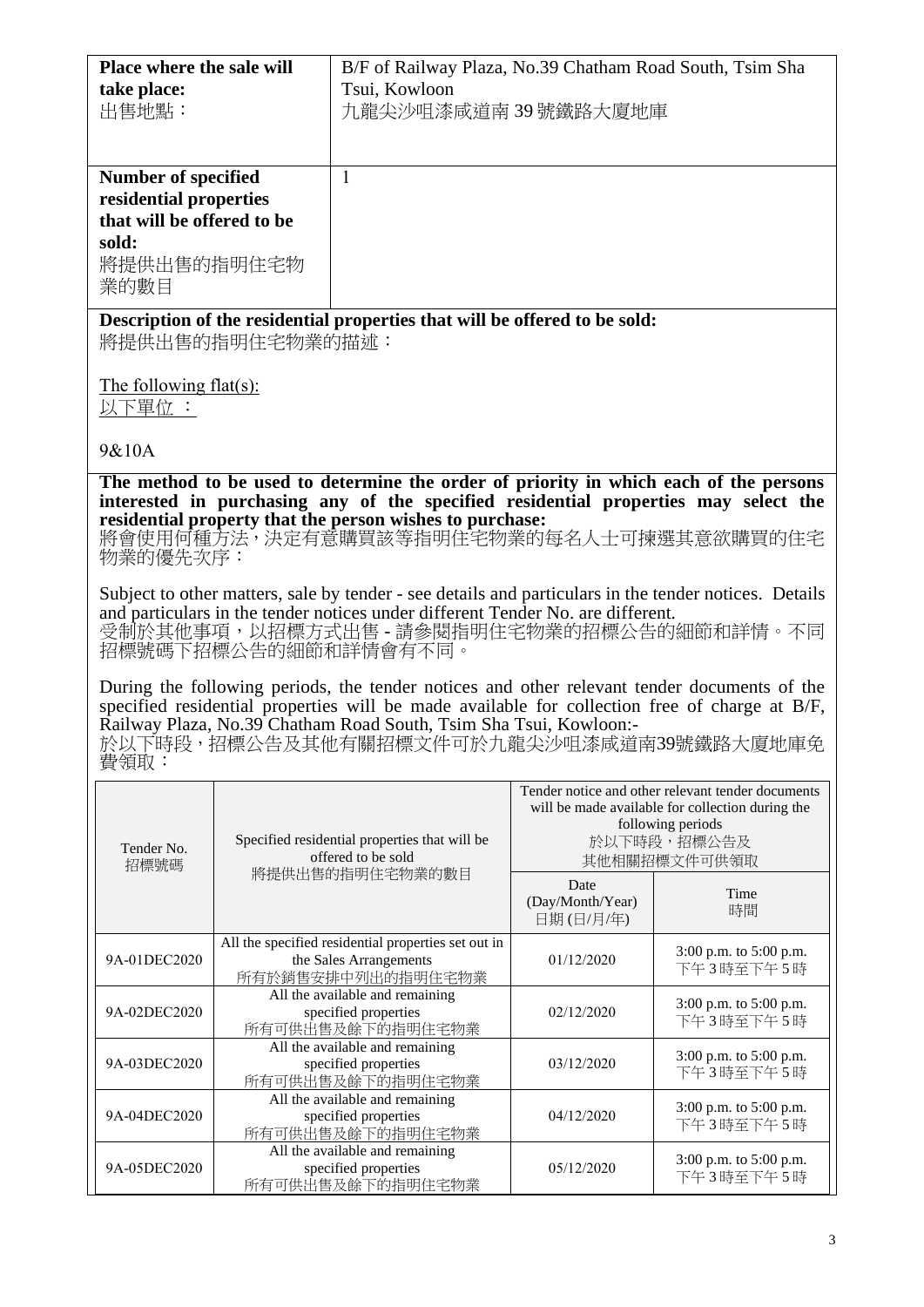| 9A-06DEC2020 | All the available and remaining<br>specified properties<br>所有可供出售及餘下的指明住宅物業 | 06/12/2020 | 3:00 p.m. to 5:00 p.m.<br>下午3時至下午5時 |
|--------------|-----------------------------------------------------------------------------|------------|-------------------------------------|
| 9A-07DEC2020 | All the available and remaining<br>specified properties<br>所有可供出售及餘下的指明住宅物業 | 07/12/2020 | 3:00 p.m. to 5:00 p.m.<br>下午3時至下午5時 |
| 9A-08DEC2020 | All the available and remaining<br>specified properties<br>所有可供出售及餘下的指明住宅物業 | 08/12/2020 | 3:00 p.m. to 5:00 p.m.<br>下午3時至下午5時 |
| 9A-09DEC2020 | All the available and remaining<br>specified properties<br>所有可供出售及餘下的指明住宅物業 | 09/12/2020 | 3:00 p.m. to 5:00 p.m.<br>下午3時至下午5時 |
| 9A-10DEC2020 | All the available and remaining<br>specified properties<br>所有可供出售及餘下的指明住宅物業 | 10/12/2020 | 3:00 p.m. to 5:00 p.m.<br>下午3時至下午5時 |
| 9A-11DEC2020 | All the available and remaining<br>specified properties<br>所有可供出售及餘下的指明住宅物業 | 11/12/2020 | 3:00 p.m. to 5:00 p.m.<br>下午3時至下午5時 |
| 9A-12DEC2020 | All the available and remaining<br>specified properties<br>所有可供出售及餘下的指明住宅物業 | 12/12/2020 | 3:00 p.m. to 5:00 p.m.<br>下午3時至下午5時 |
| 9A-13DEC2020 | All the available and remaining<br>specified properties<br>所有可供出售及餘下的指明住宅物業 | 13/12/2020 | 3:00 p.m. to 5:00 p.m.<br>下午3時至下午5時 |
| 9A-14DEC2020 | All the available and remaining<br>specified properties<br>所有可供出售及餘下的指明住宅物業 | 14/12/2020 | 3:00 p.m. to 5:00 p.m.<br>下午3時至下午5時 |
| 9A-15DEC2020 | All the available and remaining<br>specified properties<br>所有可供出售及餘下的指明住宅物業 | 15/12/2020 | 3:00 p.m. to 5:00 p.m.<br>下午3時至下午5時 |
| 9A-16DEC2020 | All the available and remaining<br>specified properties<br>所有可供出售及餘下的指明住宅物業 | 16/12/2020 | 3:00 p.m. to 5:00 p.m.<br>下午3時至下午5時 |
| 9A-17DEC2020 | All the available and remaining<br>specified properties<br>所有可供出售及餘下的指明住宅物業 | 17/12/2020 | 3:00 p.m. to 5:00 p.m.<br>下午3時至下午5時 |
| 9A-18DEC2020 | All the available and remaining<br>specified properties<br>所有可供出售及餘下的指明住宅物業 | 18/12/2020 | 3:00 p.m. to 5:00 p.m.<br>下午3時至下午5時 |
| 9A-19DEC2020 | All the available and remaining<br>specified properties<br>所有可供出售及餘下的指明住宅物業 | 19/12/2020 | 3:00 p.m. to 5:00 p.m.<br>下午3時至下午5時 |
| 9A-20DEC2020 | All the available and remaining<br>specified properties<br>所有可供出售及餘下的指明住宅物業 | 20/12/2020 | 3:00 p.m. to 5:00 p.m.<br>下午3時至下午5時 |
| 9A-21DEC2020 | All the available and remaining<br>specified properties<br>所有可供出售及餘下的指明住宅物業 | 21/12/2020 | 3:00 p.m. to 5:00 p.m.<br>下午3時至下午5時 |
| 9A-22DEC2020 | All the available and remaining<br>specified properties<br>所有可供出售及餘下的指明住宅物業 | 22/12/2020 | 3:00 p.m. to 5:00 p.m.<br>下午3時至下午5時 |
| 9A-23DEC2020 | All the available and remaining<br>specified properties<br>所有可供出售及餘下的指明住宅物業 | 23/12/2020 | 3:00 p.m. to 5:00 p.m.<br>下午3時至下午5時 |
| 9A-24DEC2020 | All the available and remaining<br>specified properties<br>所有可供出售及餘下的指明住宅物業 | 24/12/2020 | 3:00 p.m. to 5:00 p.m.<br>下午3時至下午5時 |
| 9A-25DEC2020 | All the available and remaining<br>specified properties<br>所有可供出售及餘下的指明住宅物業 | 25/12/2020 | 3:00 p.m. to 5:00 p.m.<br>下午3時至下午5時 |
| 9A-26DEC2020 | All the available and remaining<br>specified properties<br>所有可供出售及餘下的指明住宅物業 | 26/12/2020 | 3:00 p.m. to 5:00 p.m.<br>下午3時至下午5時 |
| 9A-27DEC2020 | All the available and remaining<br>specified properties<br>所有可供出售及餘下的指明住宅物業 | 27/12/2020 | 3:00 p.m. to 5:00 p.m.<br>下午3時至下午5時 |